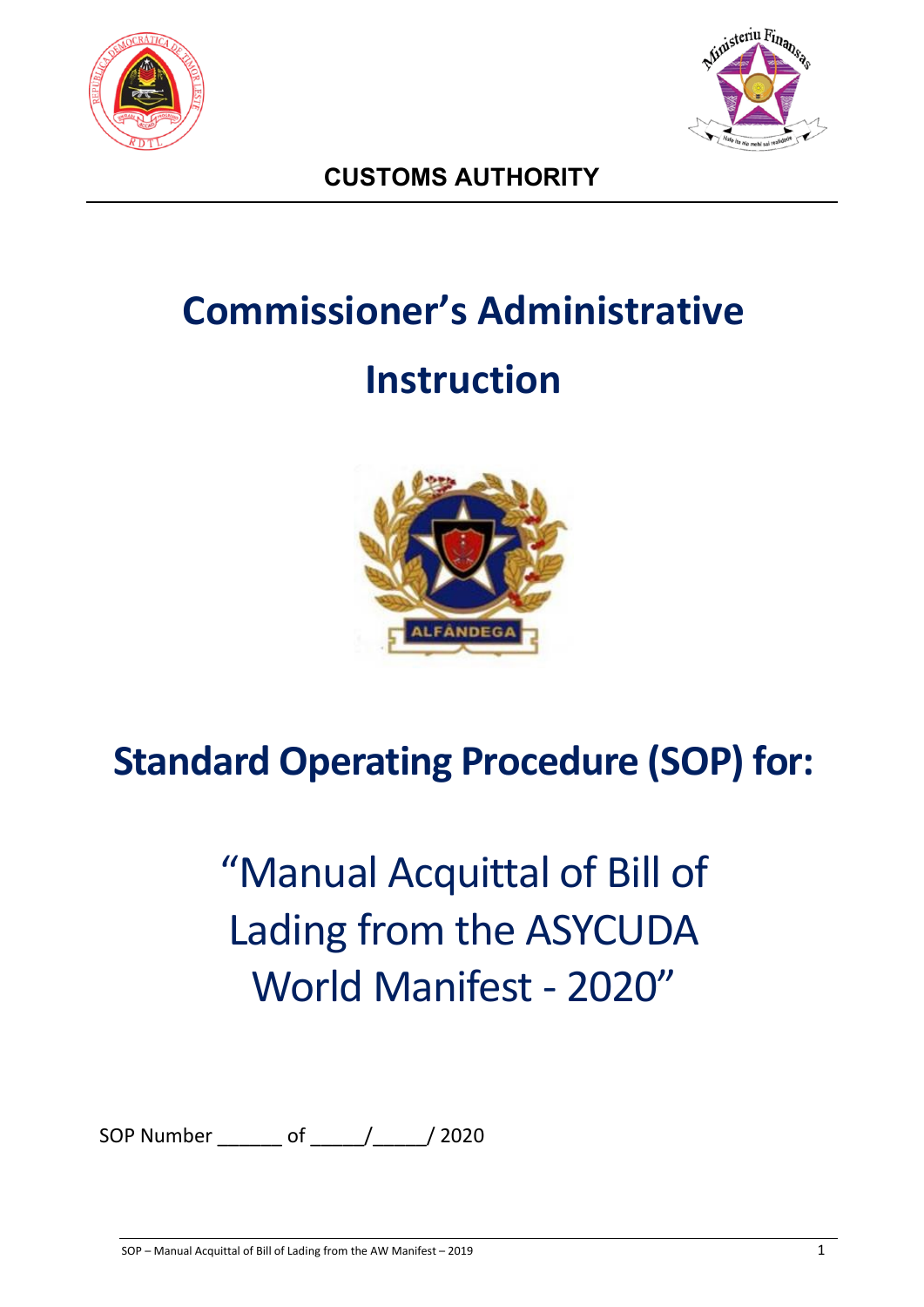# **1. Standard Operating Procedure (SOP) Title**

This SOP will be officially known as:

#### **"Manual Acquittal of Bill of Lading from the AW Manifest -2020"**

### **2. Scope**

The provisions and associated annexes contained within this SOP apply to requesting the manual acquittal of non-relevant containers and outstanding bulk cargo in a timely and systematic way from the AW Manifest, which would otherwise have remained in the system.

Examples of this would be:

- Empty containers repositioned to export goods from Timor Leste (e.g. flat rack or food grade containers);
- Bulk cargo that has been mis-calculated when removed;
- Vehicles, goods or items arriving using a 'Carnet' in a container where a DAU was not submitted;

### **3. Authorization**

This SOP is authorized by the Commissioner of the Customs Authority under the following provisions:

a) The Customs Organic Law, Decree Law  $2/2020$  of  $8<sup>th</sup>$  January 2020, Chapter III Organic Structure, Section 1 Organisation, Article 9 (1c) "Commissioner of the Customs Authority", that allows the Commissioner to: *"approve the administrative rules and/or instructions necessary for the operation of the Customs Authority, including the application of Customs legislation*".

#### **4. SOP Validity and Changes**

This SOP comes into effect on the date the Commissioner signs and dates it in Section 14 of the SOP. Any changes this SOP must be approved and signed by the Commissioner, and the SOP properly updated and circulated to relevant Customs personnel.

## **5. Objectives of this SOP**

The objectives of this Standard Operating Procedure is to provide clear instructions on:

- a) Who is responsible for applying the provisions contained within this SOP;
- b) Who is responsible for submitting the acquittal request:
- c) Use of the standardized template form and including supporting documentation;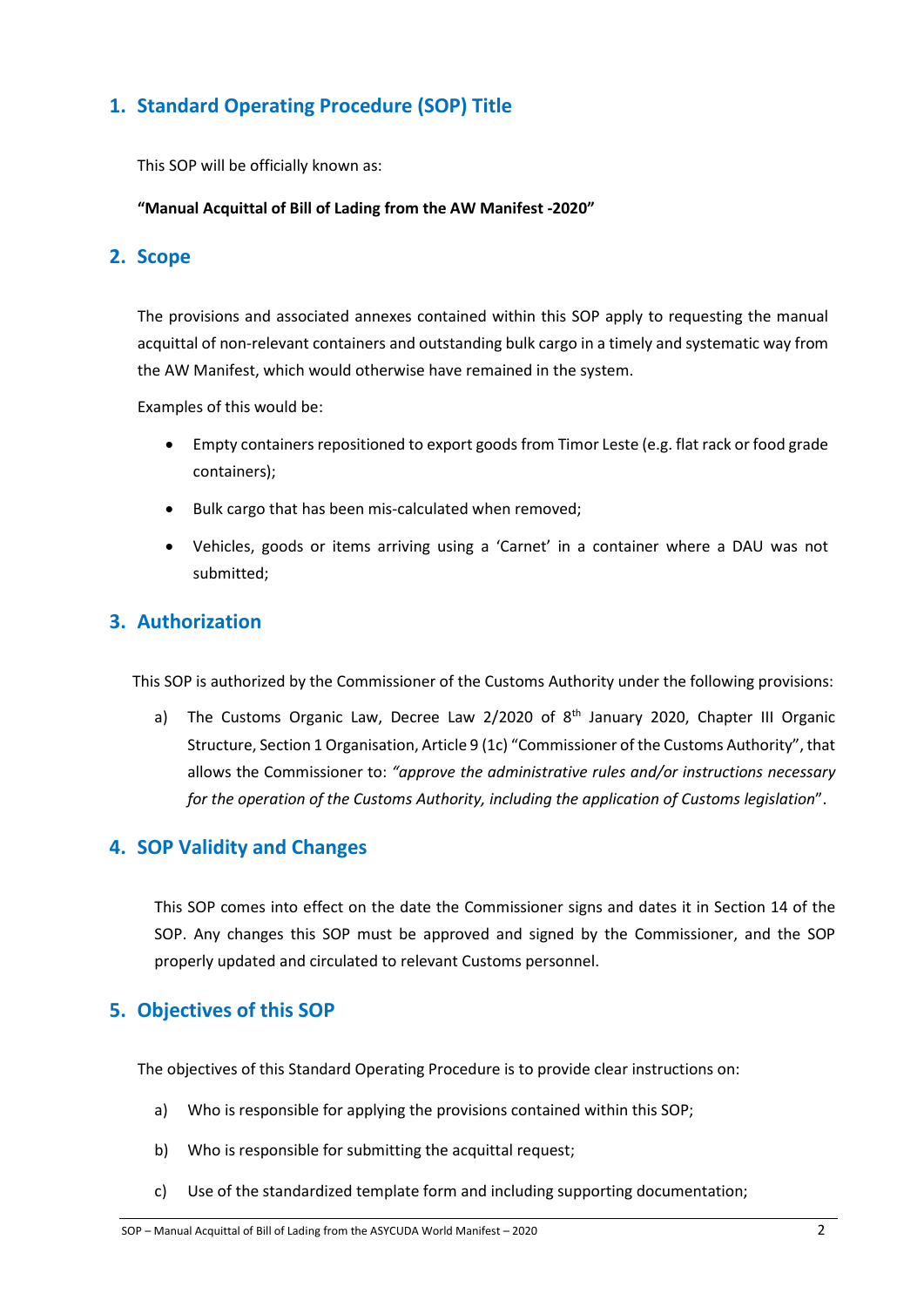- d) Processes completed by the Customs Authority;
- e) Removal of the containers or outstanding bulk cargo from the AW system in an authorised and transparent manner;
- f) Minimalize opportunities for procedural abuse or malfeasance.

### **6. When this Procedure Applies**

This procedure only applies to:

- a) Bills of Lading that are outstanding in the AW system that could not be automatically acquitted from the AW Manifest by the submission of a DAU or any other situations similar, as they emerge and as approved by the NDO;
- b) Non commercial items with a value below USD \$400.

## **7. When this Procedure Does Not Apply**

This procedure does not apply to:

- a) the manifest acquittal of Diplomatic Bags (also known as Diplomatic Pouch) which is completed using the SOP – "Customs Clearance of the Diplomatic Bag from Accredited Diplomatic Missions – 2020 (SOP Number 10 of  $20<sup>th</sup>$  January 2020)";
- b) goods that are imported into the Customs Territory that are of a commercial nature;
- c) Goods with a value over USD \$400.

## **8. Applicable Legislation Summary**

The following legislation applies to this procedure. A complete copy of the applicable provisions are available at Annex 5 of this report:

#### **A. Organic Structure of the Customs Authority, DL 2/2020, 8th January**

Article 9 (1c): Power of the Commissioner to: *"approve the administrative rules and/or instructions necessary for the operation of the Customs Authority, including in terms of application, Customs legislation".*

#### **B. Tax and Duties Act, DL 8/2008**

#### **Chapter IV – Sales Tax:**

Section 16 - Taxable and exempt goods and services:

16.1 The following goods and services are subject to sales tax: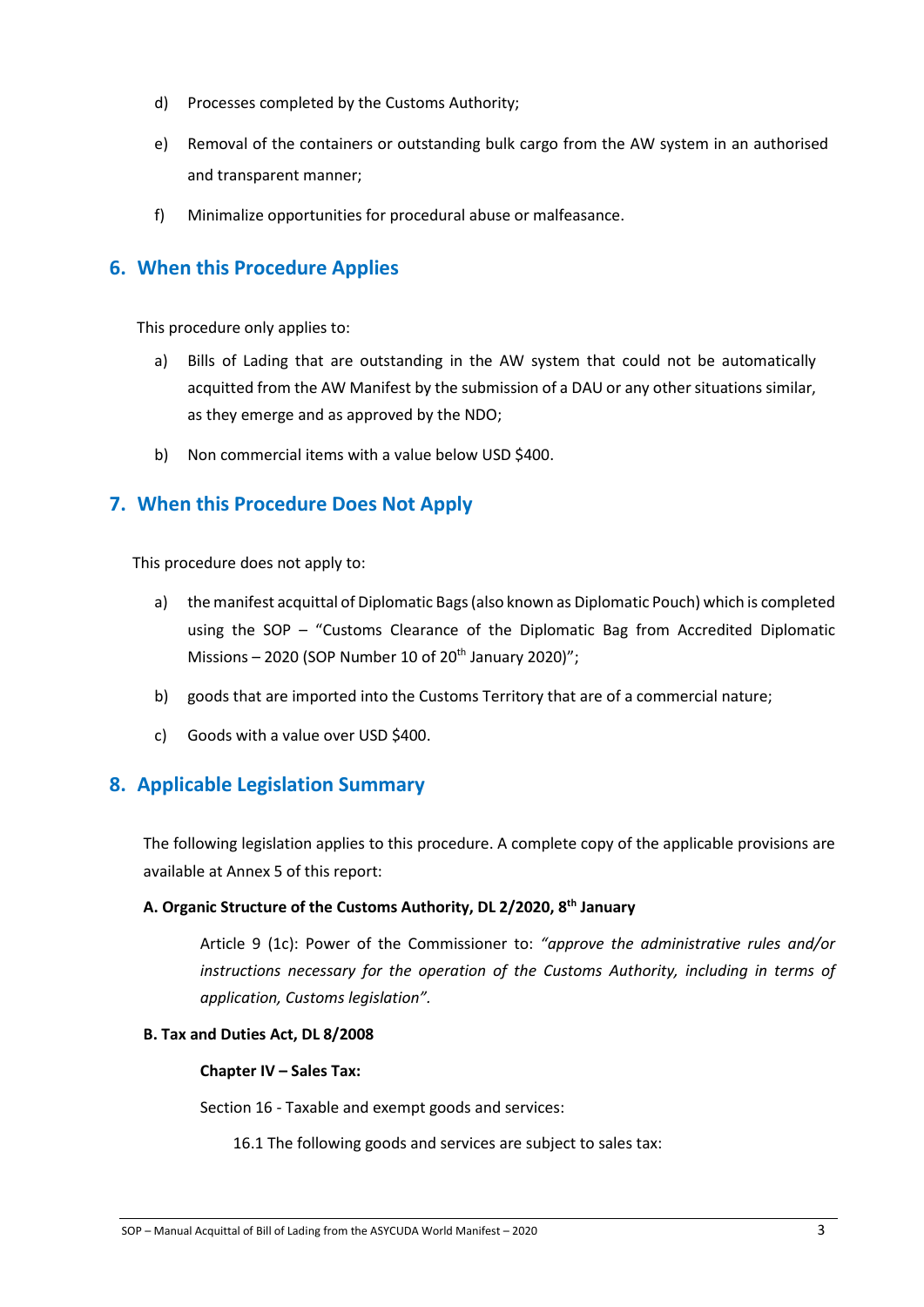a) *all goods imported in to Timor Leste, other than goods imported into Timor Leste that are exempt from import duty under the present law or that are subject to a total or partial exemption under the Customs Code of Timor Leste.*

#### **Schedule IV - Import Duty**

Section 2 - The following goods are exempt from import duty:

- i) *goods not described in previous paragraphs if -*
	- (i) *the goods are imported into Timor Leste other than as personal goods accompanying a passenger; and*
	- (ii) *the import duty that would be imposed on the import if not for this paragraph would be US \$10 or less*

#### **9. Procedure Owner**

The owner of this procedure is the **National Director Operations** (NDO), who is responsible for:

- a) The implementation and standardized application of all the provisions in this procedure, in all Customs areas under his/her control;
- b) Ensuring that officers in the operational areas under his/her control have access to a written copy and training on this procedure;
- c) Ensuring that ASYCUDA World (AW) is available for this process at the locations where it is required;
- d) Ensuring the Manual Acquittal process is only completed for relevant items that cannot be acquitted from the AW Manifest through the submission of a DAU;
- e) Taking corrective measures in case this procedure is not followed strictly, as described in this SOP;
- f) Proposing to the Commissioner any changes or amendments to this SOP when operational circumstances so demand.

#### **10. Enforcement and compliance with this Procedure**

This procedure should be enforced by Customs Officials at:

- a) International airports, with cargo reception facilities;
- b) Customs proclaimed sea ports; and
- c) Customs proclaimed land border posts.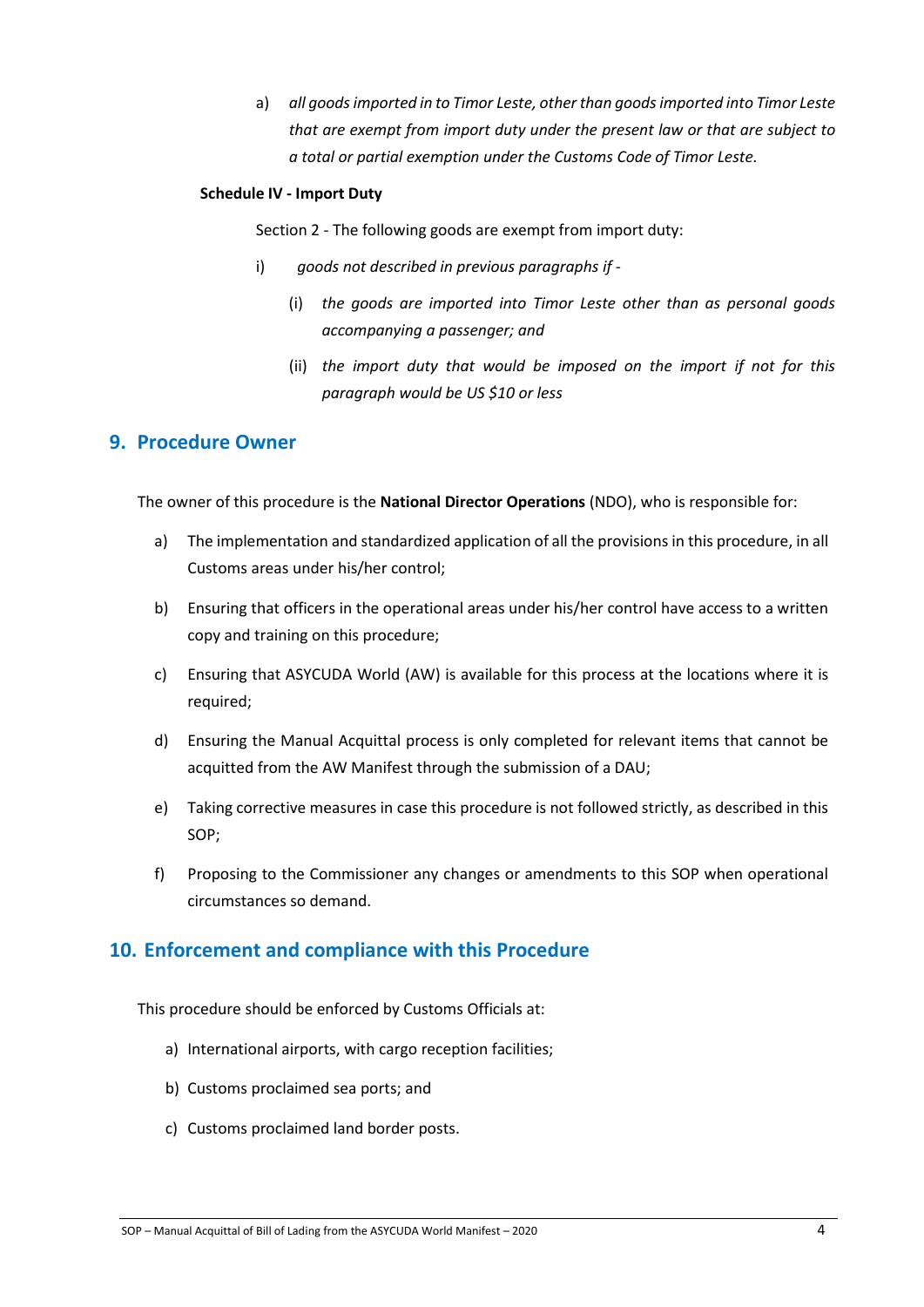# **11. Minimum Documents and other Requirements**

The following documents will be required in all cases:

- a) Completion and submission of the standardized request form available in Asycuda World;
- b) Relevant documentary evidence in support of the application.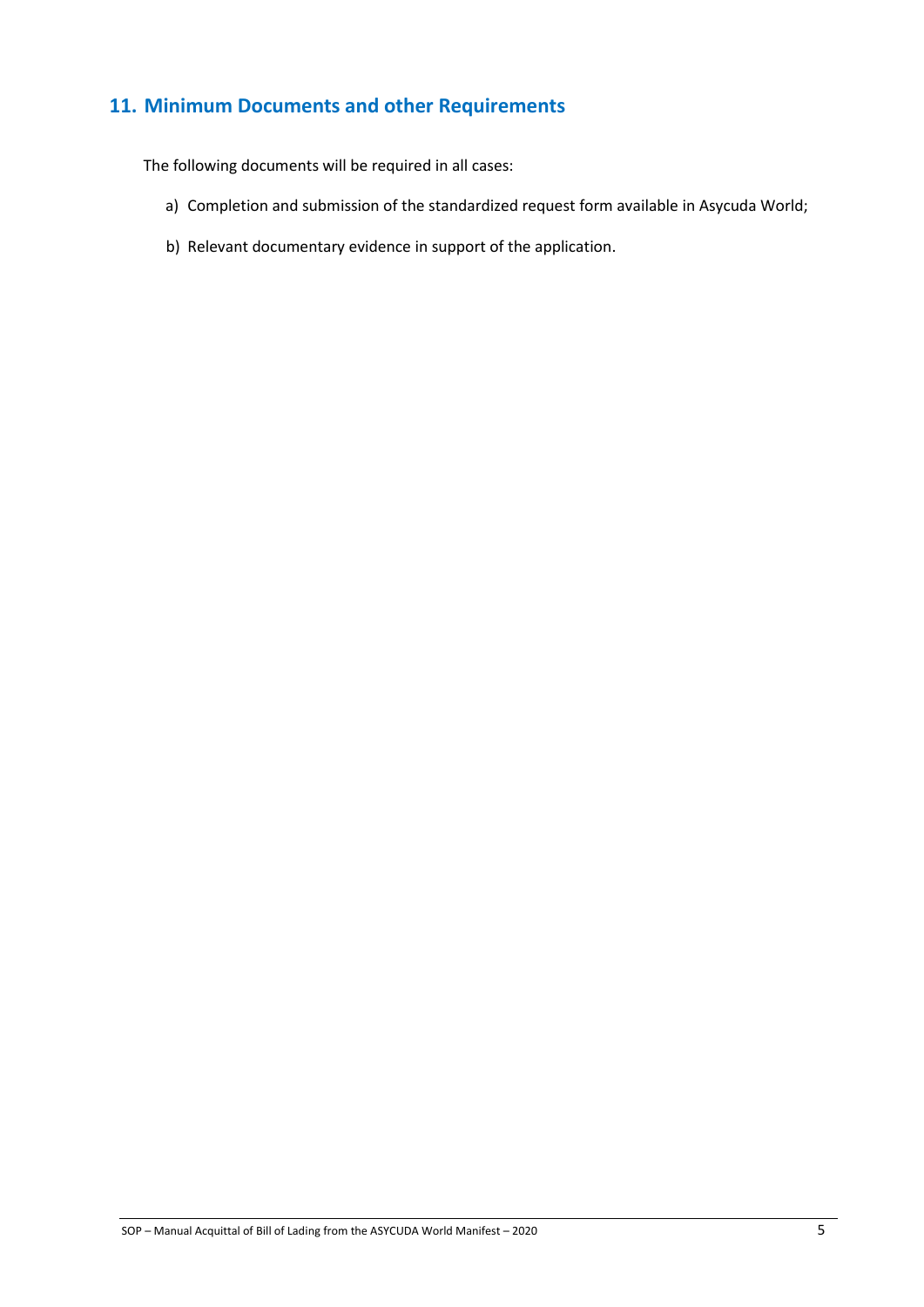# PART B: PROCEDURE DETAILS

- 12. Process Flowchart
- 13. Standard Operating Procedure (SOP) Narrative Description
- 14. Commissioner's Approval, Directives and Dissemination
- 15. SOP Amendments Record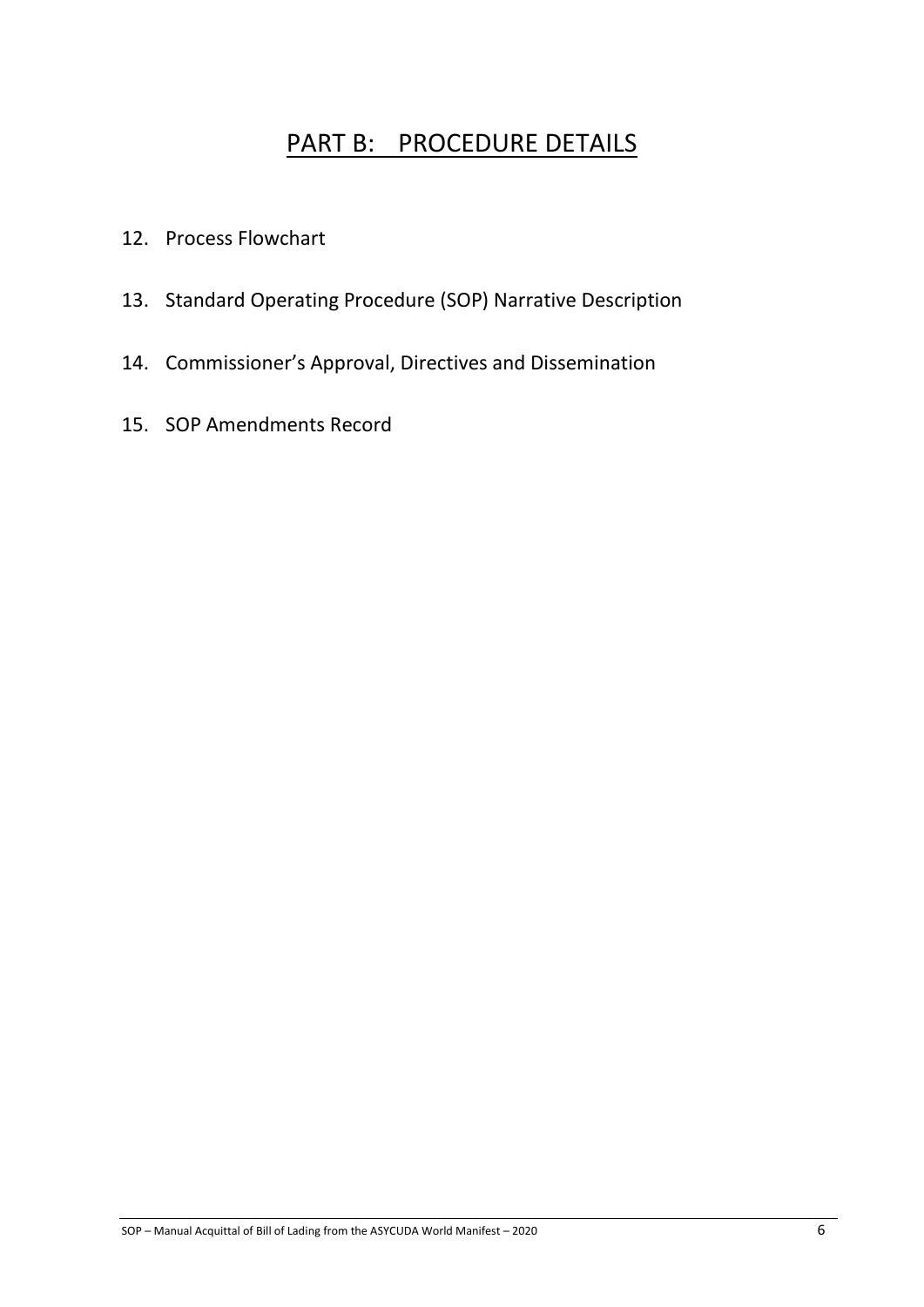## **12. Process Flowchart**

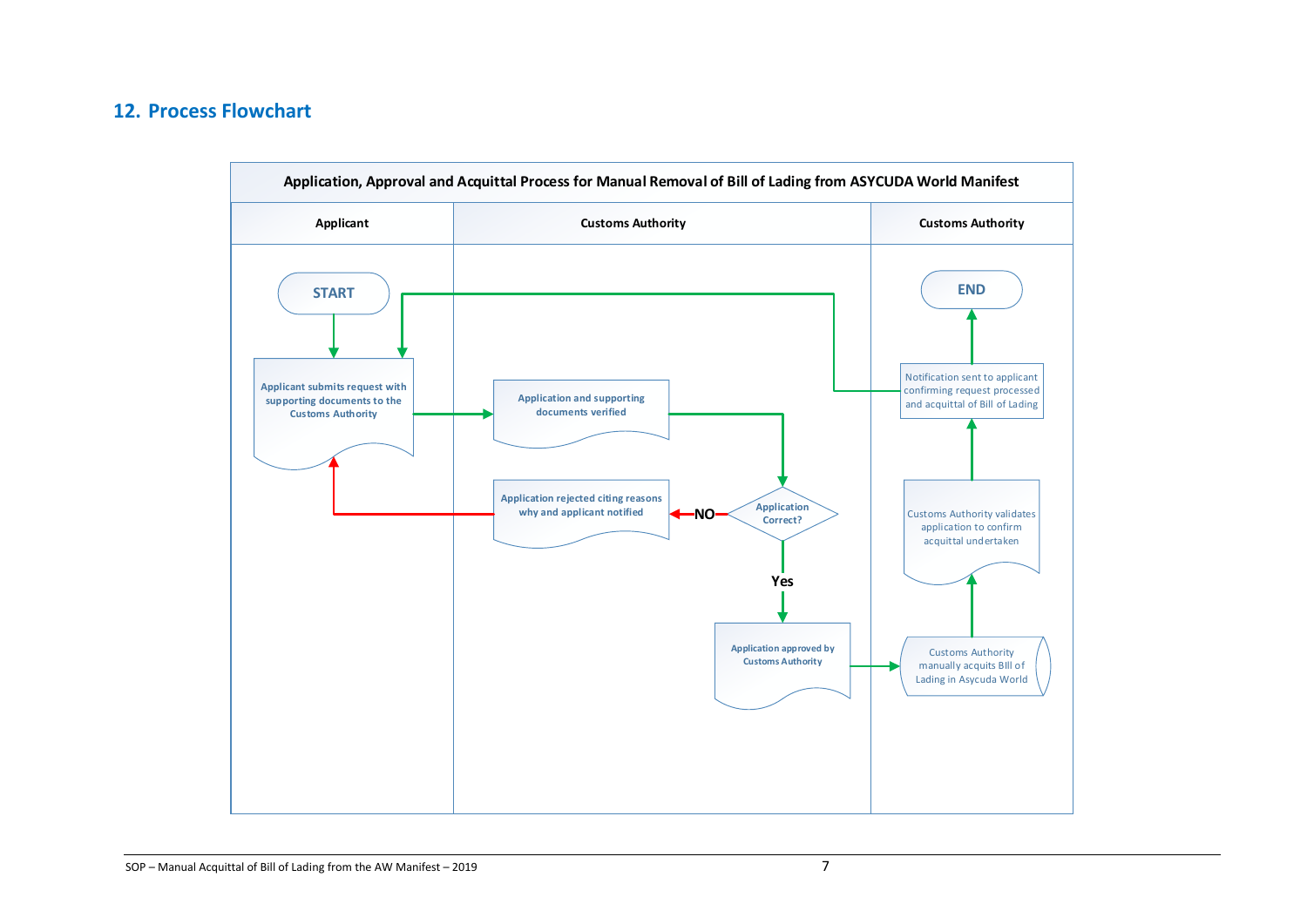## **13. SOP Narrative Process Description**

#### **1. Responsibility to Submit the Request to the Customs Authority:**

- a) The relevant Shipping Line, Stevedore Company, Clearing Agent or Importer will be responsible for monitoring all containers and bulk cargo to identify any items outstanding within the manifests on ASYCUDA World. They should then submit the completed Manifest Acquittal Request form to the Customs Authority;
- b) For specific goods such as empty containers or documents using a courier (DHL, FEDEX, TNT) that do not meet the **De Minimis** duty and tax threshold, this process should be incorporated into their procedures so that the request is always submitted shortly after the goods have left the Port or Airport and the Manifest is acquitted in a timely manner after the arrival and release of the goods.
- c) The Customs Authority will monitor and identify any outstanding and/or historic Bill of Lading in the AW system and notify the responsible identity of their responsibility for the acquittal of said outstanding BoL and must submit a request to enable the manifest to be closed.

#### **2. Justification for the Request:**

The applicant must provide a brief narrative as to why the container is still outstanding in the AW system and why it cannot be acquitted in the normal manner by the submission of a DAU.

#### **3. Supporting Information:**

Supporting information or documentation must be attached to verify the request as being legitimate.

Examples of this may include:

- a) Copies of the invoice showing description of goods, Customs value and freight charges;
- b) Courier company (FEDEX, DHL, TNT) Airway Bill;
- c) Export references(repositioned empty containers that have been exported with goods or reexported empty and departed the Customs Territory);
- d) Location of containers (if still empty within the Customs Territory); and
- e) Location of consignment (in the event the goods have been deconsolidated).

#### **4. Acceptance:**

The request should be submitted to the Customs Authority, who are responsible for checking AW and confirming the items are outstanding on the respective manifest.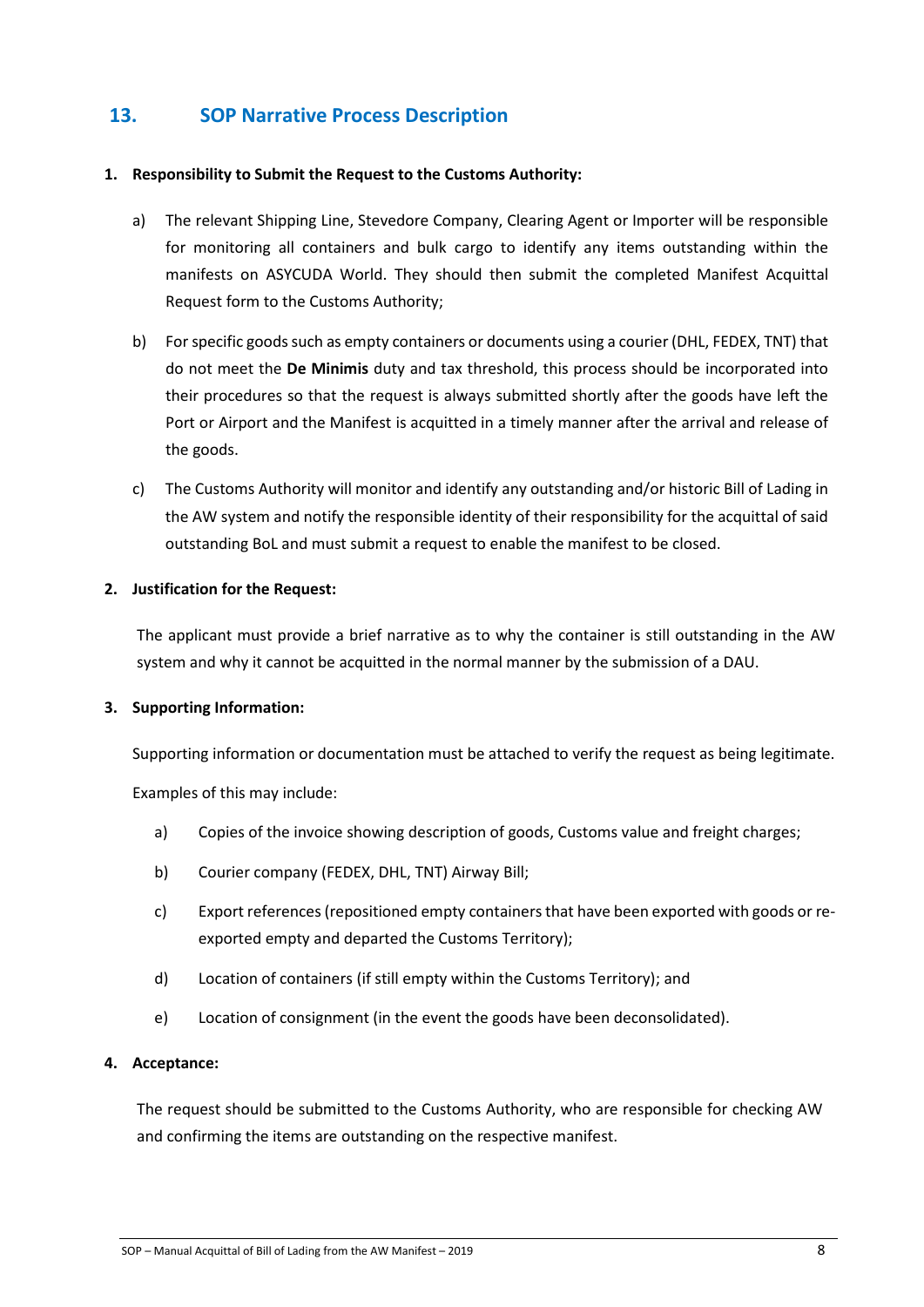#### **5. Assessment Process:**

The Customs Official responsible for the following process should give appropriate consideration to the application, whether the request meets the criteria for the manual acquittal process and the supporting information and documentation is sufficient, acceptable and legitimate.

#### **6. Decision Process – Stages of Processing:**

- a) All applications must be submitted utilizing the "Request for Manual Acquittal of Bill of Lading" template (herein referred to as 'the form') within the AW system;
- b) A copy of this form is identified at **ANNEX 1**.
- c) Any application received that is not submitted using this form must be rejected by the CA and returned to the applicant advising of the reason why;
- d) Completed applications can be submitted as a hard copy or electronically (email) which must include supporting documents attached to the hard copy or scanned and included in the email;
- e) Upon receipt of a completed form, the designated assessment officer must complete the following steps:

#### • **STEP 1**

- a) Confirm the received application meets the requirements and necessary criteria for this SOP to apply, and includes appropriate supporting documentation;
- b) The assessing officer should be satisfied that the information provided why the Bill of Lading (BoL) is outstanding, the supporting documents support the request and justify the manual acquittal of the BoL, they should update the form accordingly and then proceed to **STEP 3**;
- c) In the event that the application does not meet the necessary requirements or needs additional supporting documents, the assessing officer should update the form accordingly and then proceed to **STEP 2**.
- **STEP 2** 
	- a) In the event that the application cannot be verified due to the request not meeting the necessary criteria for manual acquittal, a lack of appropriate information or supporting documentation, the assessment officer should update the form in 'Part 2 – Reasons for Rejection';
	- b) The assessing officer must record the reasons why the application does not meet the necessary criteria using the 'check boxes' on the form and reject it;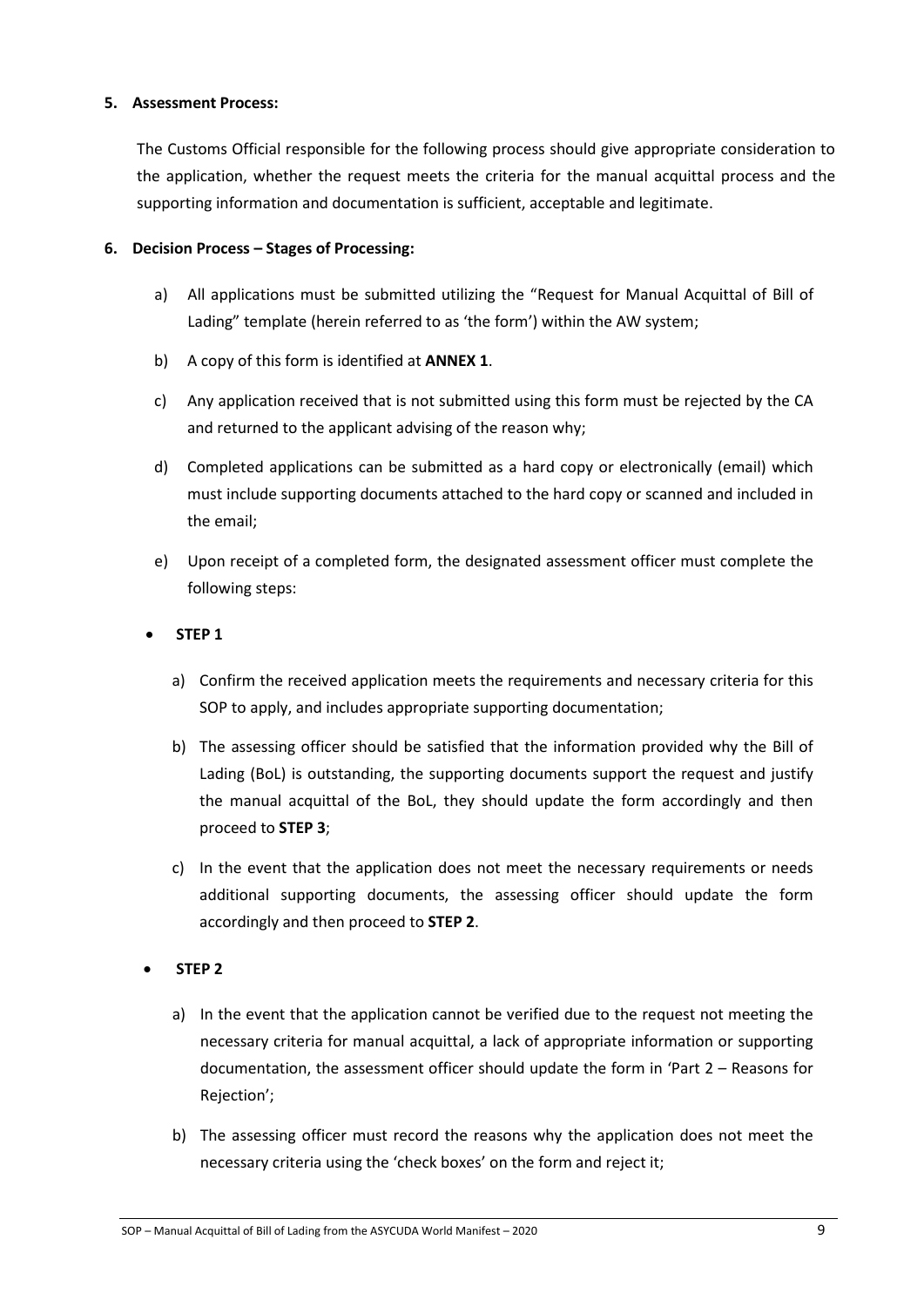- c) Where appropriate, the assessing officer should also include details of what additional information may be required to finalize the assessment process for the manual acquittal of the BoL using the additional information box;
- d) The updated form should be returned to the applicant;
- e) The applicant can then obtain any further documentation as requested by the assessing officer and re submit a request form with the additional information or documentation.

#### • **STEP 3**

- a) When the request and supporting documentation has been assessed and has been approved, the Customs Official must manually acquit the associated BoL from the AW system.
- b) The Customs Officer must update the form to confirm this action has been completed and file as necessary.
- c) Confirmation should be sent to the applicant that has submitted the request, to confirm the application was verified and the BoL has been manually acquitted from the AW system.

# **END OF PROCCESS**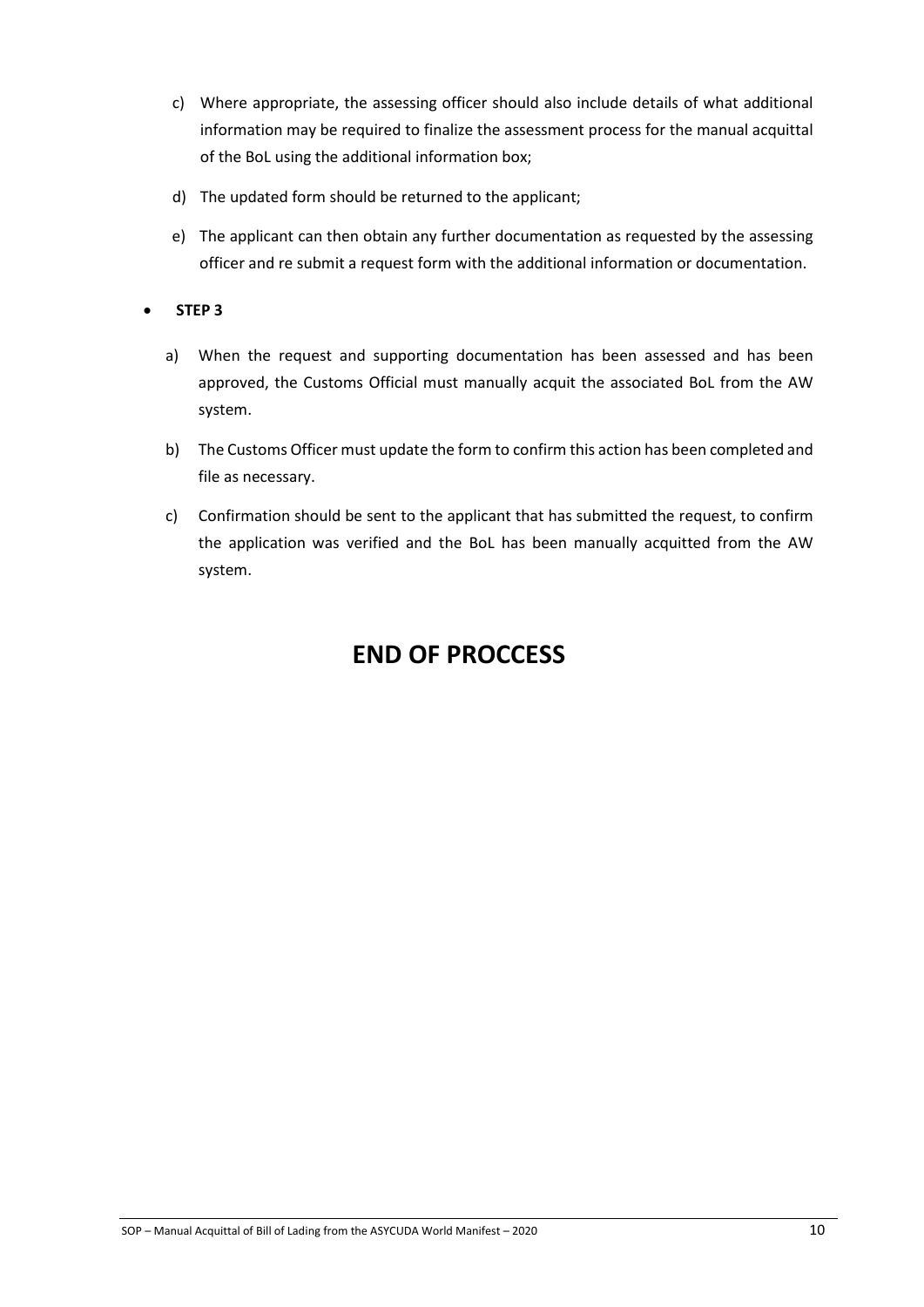## **14. Commissioner's Approval, Directives and Dissemination**

By virtue of 9 (1c) of Decree Law 2/2020 that allows the Commissioner to: *"approve the administrative rules and/or instructions necessary for the operation of the Customs Authority, including the application of Customs legislation"*, I hereby:

- a) **Approve** this Standard Operating Procedure (SOP) known as, **"Manual Acquittal of Bill of Lading from the ASYCUDA World Manifest - 2020"**; and
- b) **Direct** that this SOP be communicated to all relevant CA staff, and for all relevant CA staff to implement, apply and enforce all parts of this SOP, as described;
- c) **Direct** that this SOP shall come into effect in \_\_\_ (number of days) after the signed date below.

Signed on the….…………….day of ……………….........2020

……………………………………………………………… *(official Customs seal)*

**Jose Abilio**

Acting Commissioner Customs Authority Timor Leste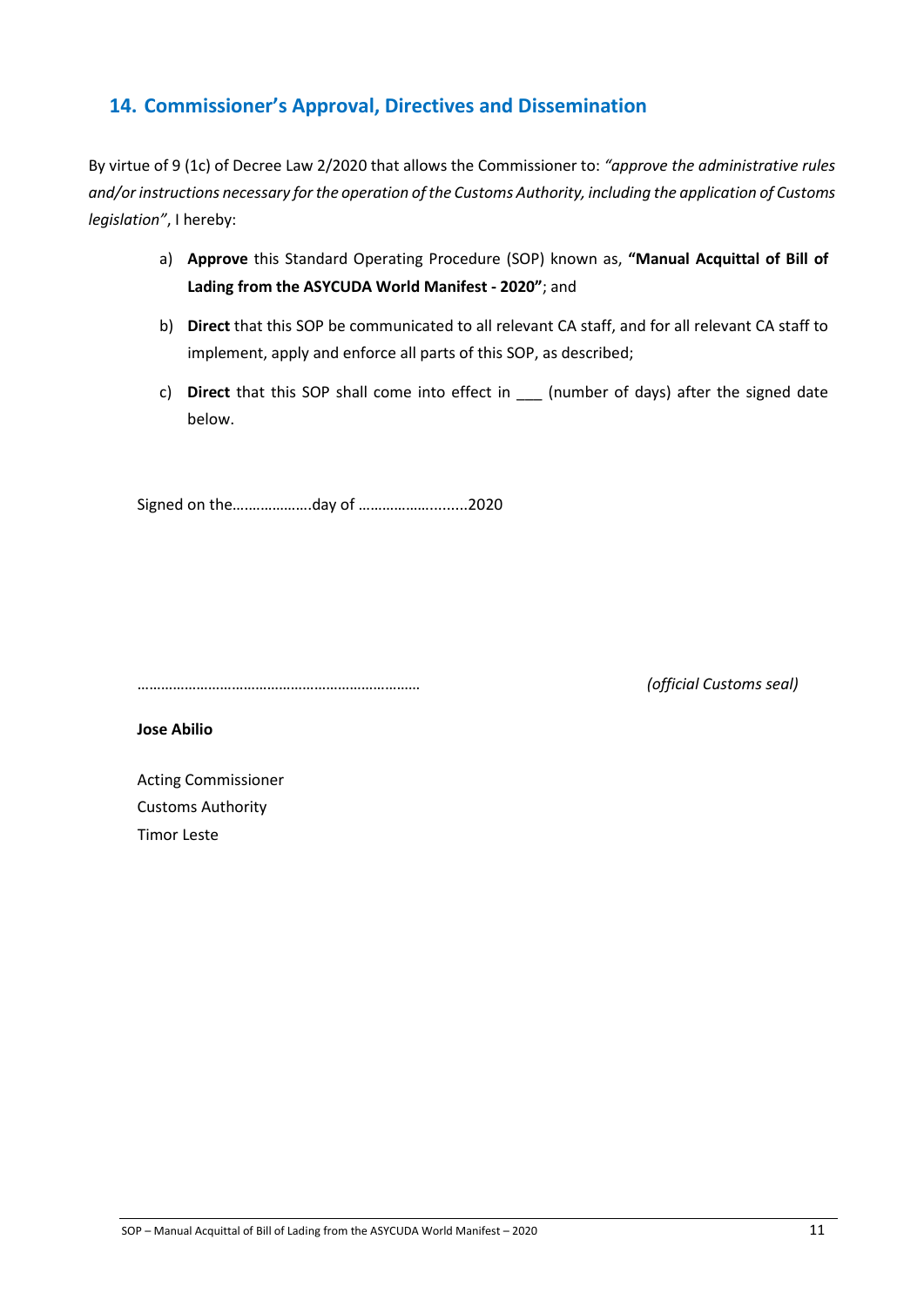# **15. SOP Amendments Record**

| <b>Original SOP</b><br><b>Approval Date</b> | <b>Version Number</b> | Developer (s) Name                   |  |
|---------------------------------------------|-----------------------|--------------------------------------|--|
|                                             | v.1 (version one)     | Richard Simmonds, CRP Customs Expert |  |

# **Amendments**

| Date Approved by<br><b>Commissioner</b> | <b>Version</b><br><b>Number</b> | Developer (s) name | Reviewer(s) name |
|-----------------------------------------|---------------------------------|--------------------|------------------|
|                                         |                                 |                    |                  |
|                                         |                                 |                    |                  |
|                                         |                                 |                    |                  |
|                                         |                                 |                    |                  |
|                                         |                                 |                    |                  |

# **END OF SOP**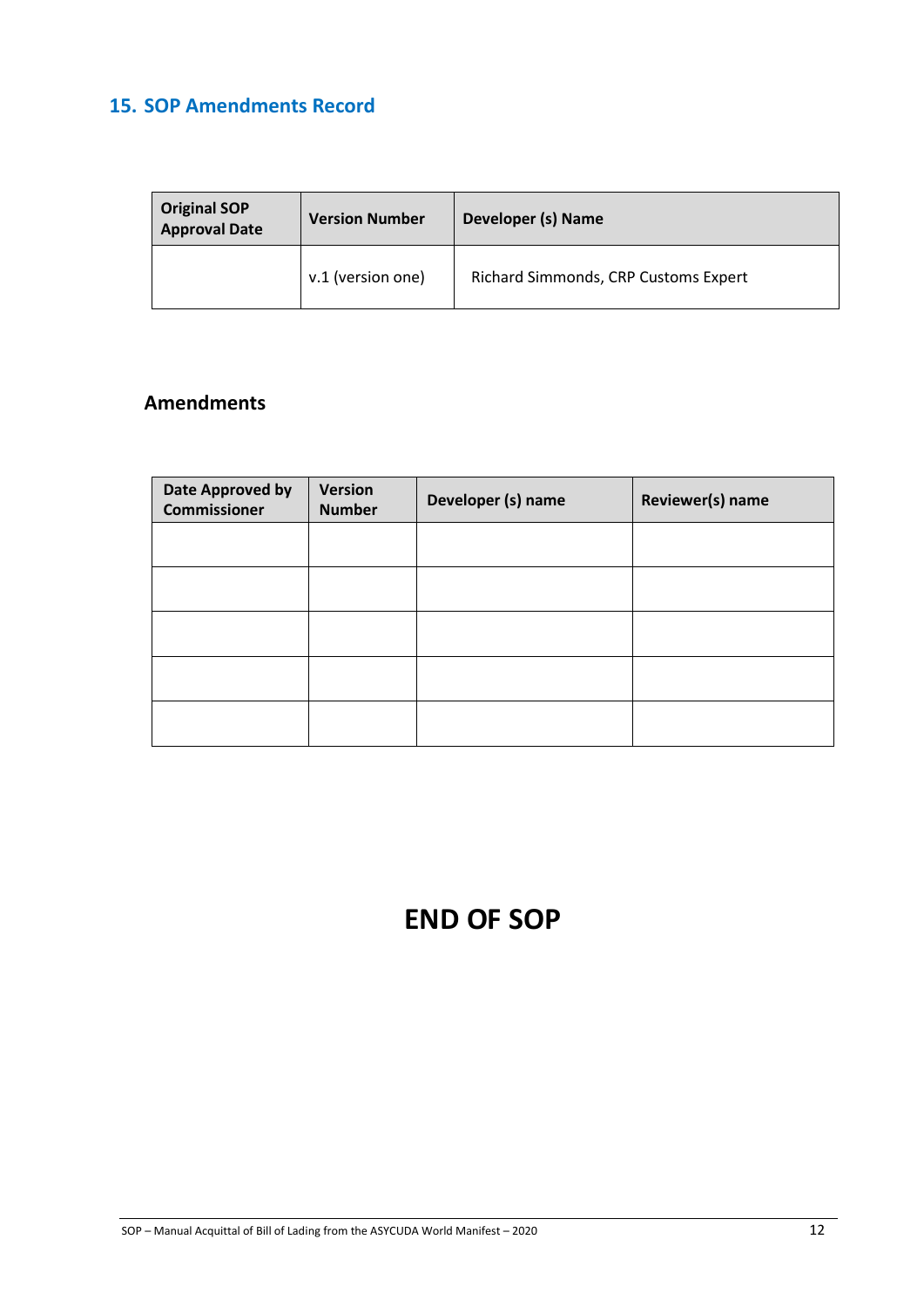# LIST OF ANNEXES

# ANNEX 1. Request For Manual Acquittal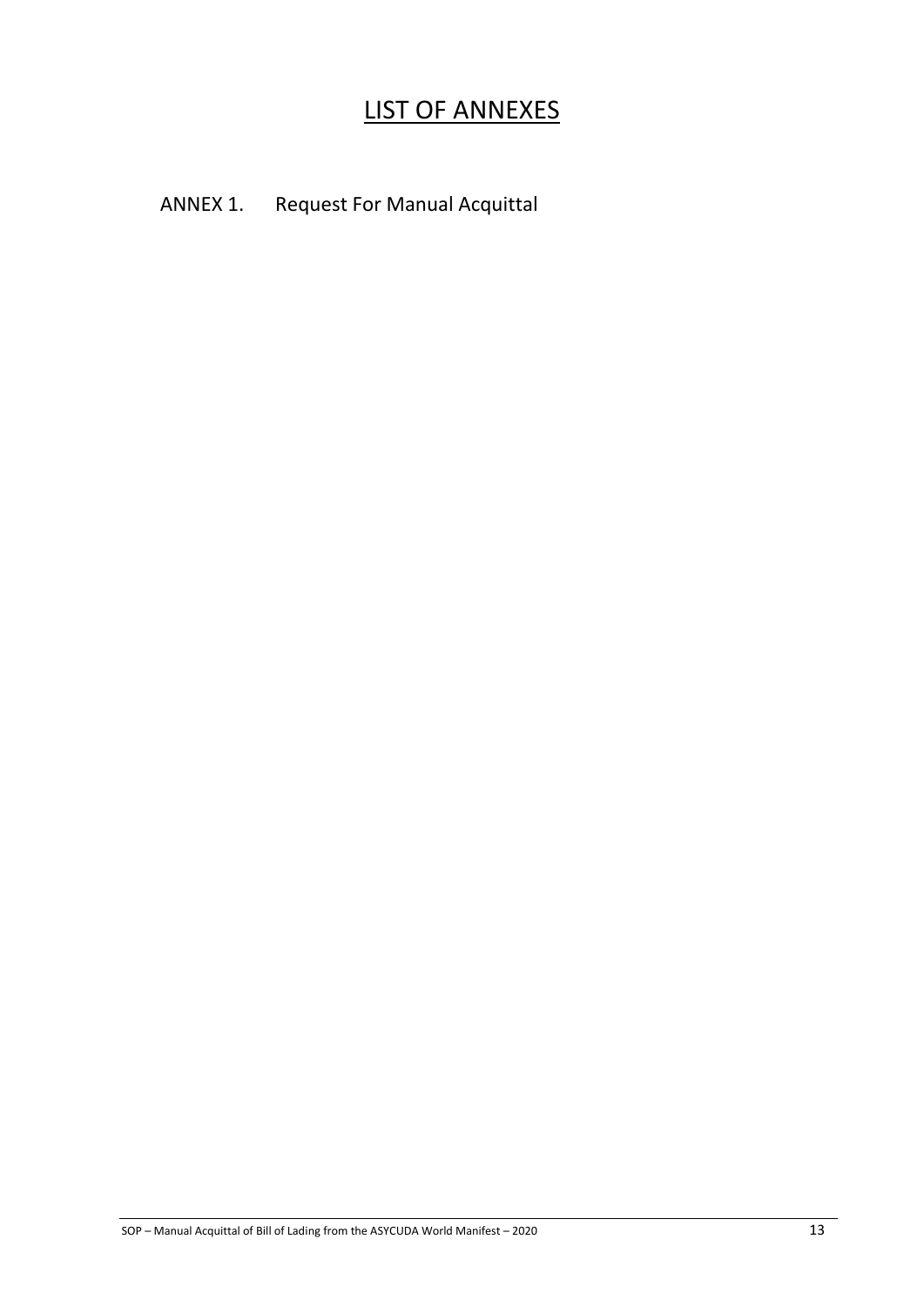# **ANNEX 1 – Request For Manual Acquittal**



# REQUEST FOR MANUAL ACQUITTAL OF BILL OF LADING

(To be submitted to the Customs Authority)

| <b>PART 1 - Applicant Details</b>                                                                                    |                                                                           |                        |                             |  |  |  |  |
|----------------------------------------------------------------------------------------------------------------------|---------------------------------------------------------------------------|------------------------|-----------------------------|--|--|--|--|
| Company/Importer:                                                                                                    |                                                                           | <b>Contact name:</b>   |                             |  |  |  |  |
| <b>Position:</b>                                                                                                     |                                                                           | Date:                  | Click here to enter a date. |  |  |  |  |
| <b>Email Address:</b>                                                                                                |                                                                           | <b>Contact Number:</b> |                             |  |  |  |  |
|                                                                                                                      | Consignment Details for a Container or Bulk Cargo Outstanding in Manifest |                        |                             |  |  |  |  |
| <b>Arrival Date:</b>                                                                                                 |                                                                           | No of Packages:        |                             |  |  |  |  |
| <b>BL Reference:</b>                                                                                                 |                                                                           | Vessel/Flight:         |                             |  |  |  |  |
| <b>Container No:</b>                                                                                                 |                                                                           | <b>Carrier:</b>        |                             |  |  |  |  |
| Weight:                                                                                                              |                                                                           | <b>CA Office:</b>      |                             |  |  |  |  |
| Goods/Item - Description                                                                                             |                                                                           |                        |                             |  |  |  |  |
|                                                                                                                      |                                                                           |                        |                             |  |  |  |  |
| <b>Reason(s) For Removal</b><br>You must specify the reason(s) for your request - i.e. empty container, Carnet, etc. |                                                                           |                        |                             |  |  |  |  |
| <b>Supporting Documentation Attached</b><br>You must include sufficient information to support your application      |                                                                           |                        |                             |  |  |  |  |
|                                                                                                                      |                                                                           |                        |                             |  |  |  |  |